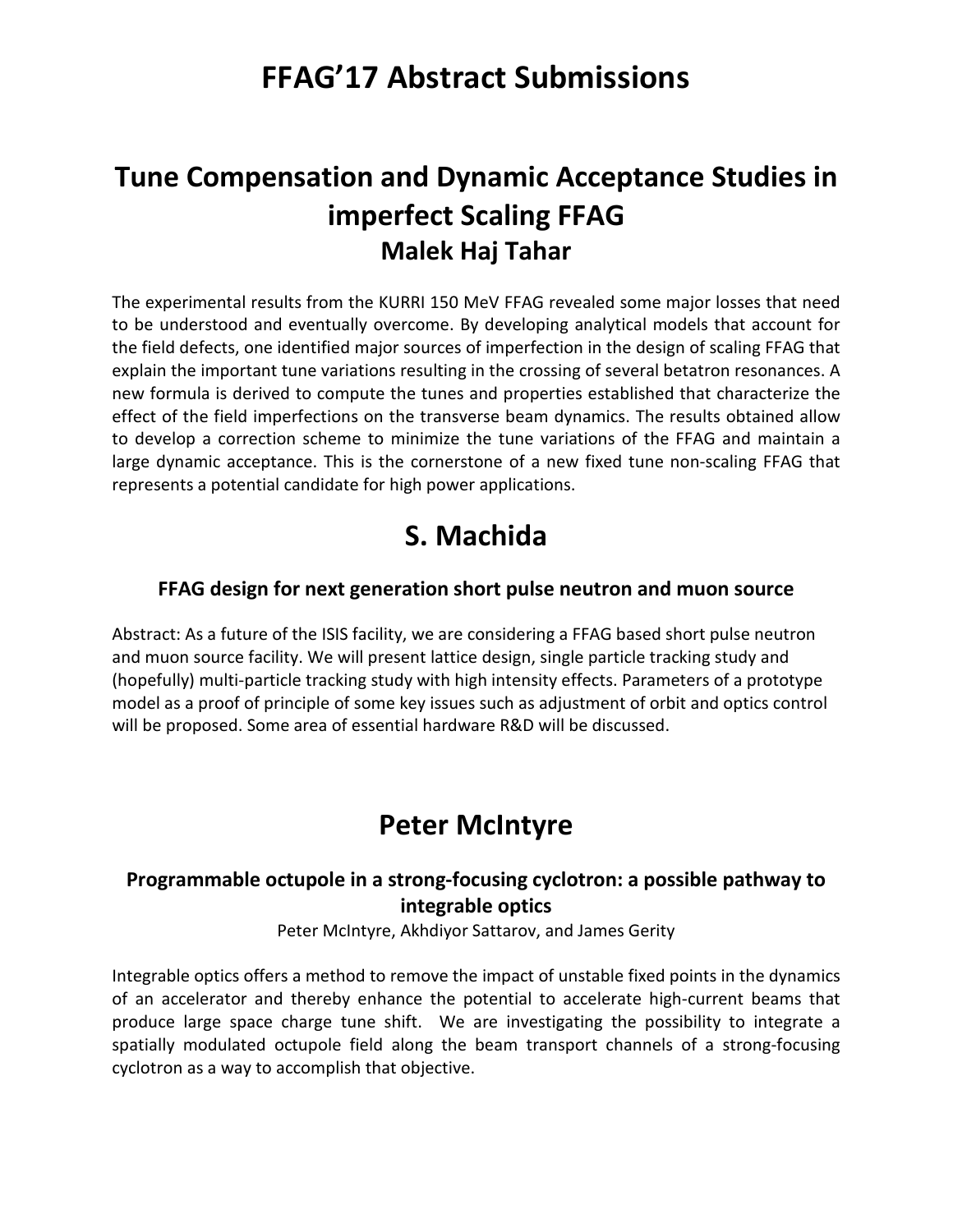### **Francois Meot**

Over the past 3 years, the CBETA cell Halbach design has been assessed, and eventually validated, based on stepwise ray-tracing methods, using 3D OPERA field maps of the cell magnets. Validation includes zero (orbit), first (focusing) and second order (chromaticity) parameters, as well as the dynamical admittance and resonance structure of the cell, over the useful energy range. This contribution describes the methods, their outcomes including sample alignment and field defect studies, and concludes with the detailed properties of the final CBETA arc cell design.

# **Y. Mori**

### **" Intense Muon Source with MERIT\_FFAG"**

Y.Mori. H.Okita, Y.Ishi, T.Uesugi, Y.Kuriyama, M. Muot, Y.Ono, A.Sato, M.Kisho, M.Yoshimoto, K.Okabe and Y.Miyake; Kyoto U. , Osaka U. JPARC

 An intense muon source for muon nuclear transformation, in particular, to mitigate the long lived fission products of nuclear reactor wastes is presented. The scheme is based on ERIT(energy recovery internal target) ring with acceleration/ storage FFAG ring. Negative muon production of more than 1016µ-/s seems to be possible with this scheme.

#### **"Harmonictron as intensity frontier"**

Y.Mori; Kyoto U.

A new proposal of "Harmonictron" for intense particle accelerator is presented.

### **"Energy effective negative muon production with FFAG for energy production"**

Y. Mori, Kyoto U.

A new scheme of highly efficient  $\mu$ - production for energy production with  $\mu$ CF using FFAG concept is presented.

## **Mitsutaka Ueda, Kyushu University**

### **Correction of focusing force with pole surface coils for the radial sector type FFAG accelerator**

#### Abstract

In the radial sector type FFAG accelerator, the method which corrects horizontal focusing force with pole surface coils will make it possible to control horizontal betatron tune during beam acceleration. The prototypes of the coils have been developed. In this presentation, details of the design of the coils and results of measurement of the magnetic field will be reported.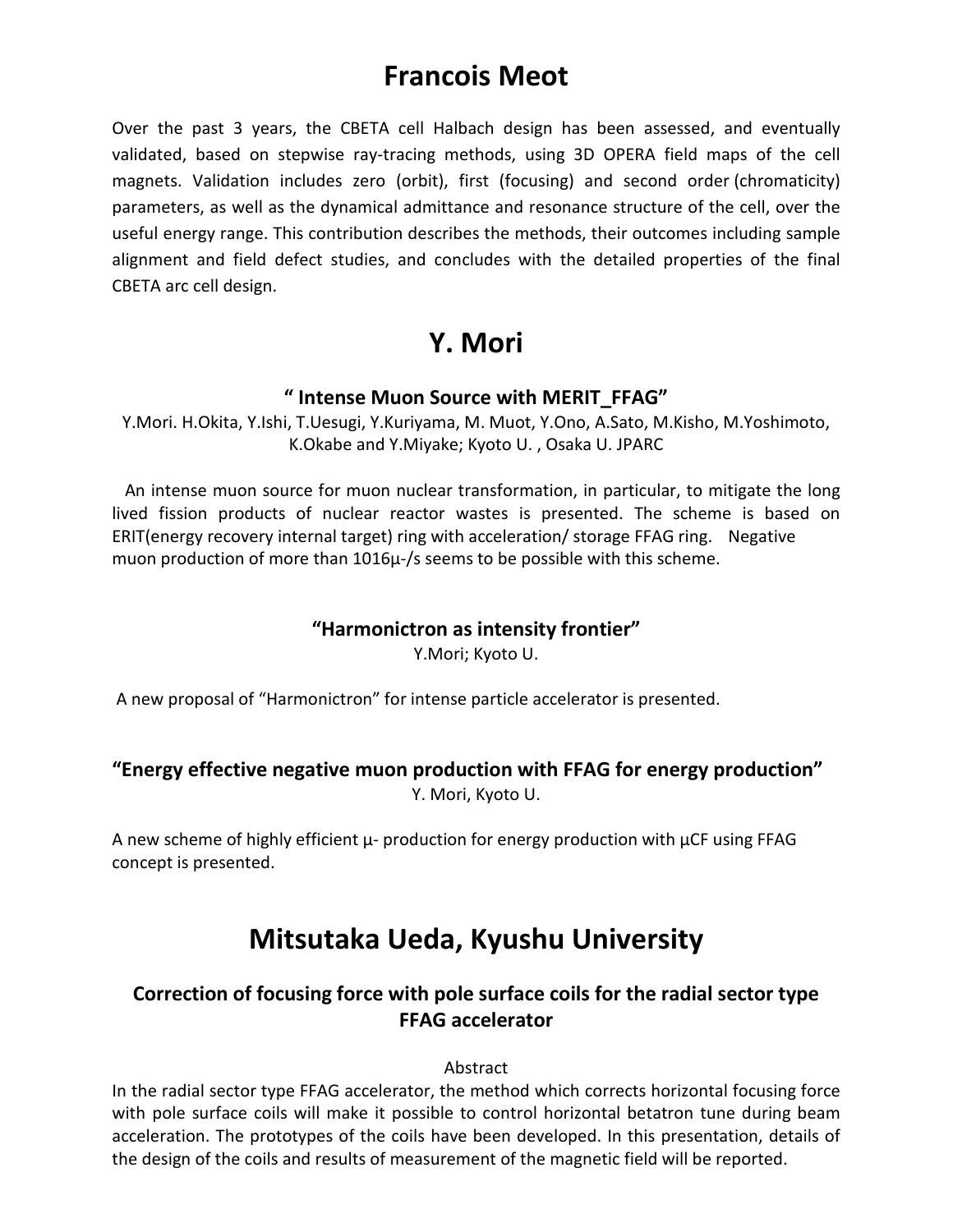# **Dejan, Trbojevic, BNL**

#### **NS-FFAG matched to the long linac straight section,**

This is an attempt to allow NS-FFAG to be used together with the long linac with adiabatic matched curved arc. Applications are of multiple kinds: Energy Recovery Linacs (ERL's), Recirculating Linacs Accelerators (RLA's), and other fast acceleration applications. The transition from the NS-FFAG arc to the straight section NS-FFAG has already been solved where multiple orbits and betatron functions are adiabatically matched. This attempt is of a similar kind but the betatron functions in the NS-FFAG of small values will grow adiabatically along the matching arc to the values corresponding to the linac.

#### **Cancer Therapy Proton Gantry made of Halbach type Permanent Magnets**

An isocentric proton therapy gantry with permanent magnet design is presented. It is made of two parts: an achromatic Non-Scaling FFAG (NS-FFAG) arc bending upwards and an opposite NS-FFAG bending arc returning the proton beam to the patient. The transverse scanning system is placed above the patient after the second arc. There are multiple advantages of this proposal with respect to the all other existing and proposed proton gantries:

a. The large momentum acceptance range between  $-32 < Dp/p < 35%$ , or proton kinetic energy between 65-250 MeV, allows fast patient treatment as the three dimensional scanning is possible. A fast energy change (obtained by either the fast cycling synchrotron, fast pulsing linac, 1 kHz FFAG, etc.) allows longitudinal movement of the Bragg peak through the tumor. For each longitudinal scan the transverse scanning magnets are fixed.

b. The transverse scanning is significantly slower then all present scanners.

c. The patient treatment and operation is simplified as the magnetic field is fixed during the whole treatment time.

d. Significant reduction of the electric bill.

e. The cost of the gantry is estimated to be one order of magnitude lower with respect to the existing gantries

f. The weight of the magnets is significantly reduced allowing simpler and lighter rotating structure.

g. The magnet size and weight is significantly smaller as the outside radius of the Halbach type permanent magnets are ~ 6 cm.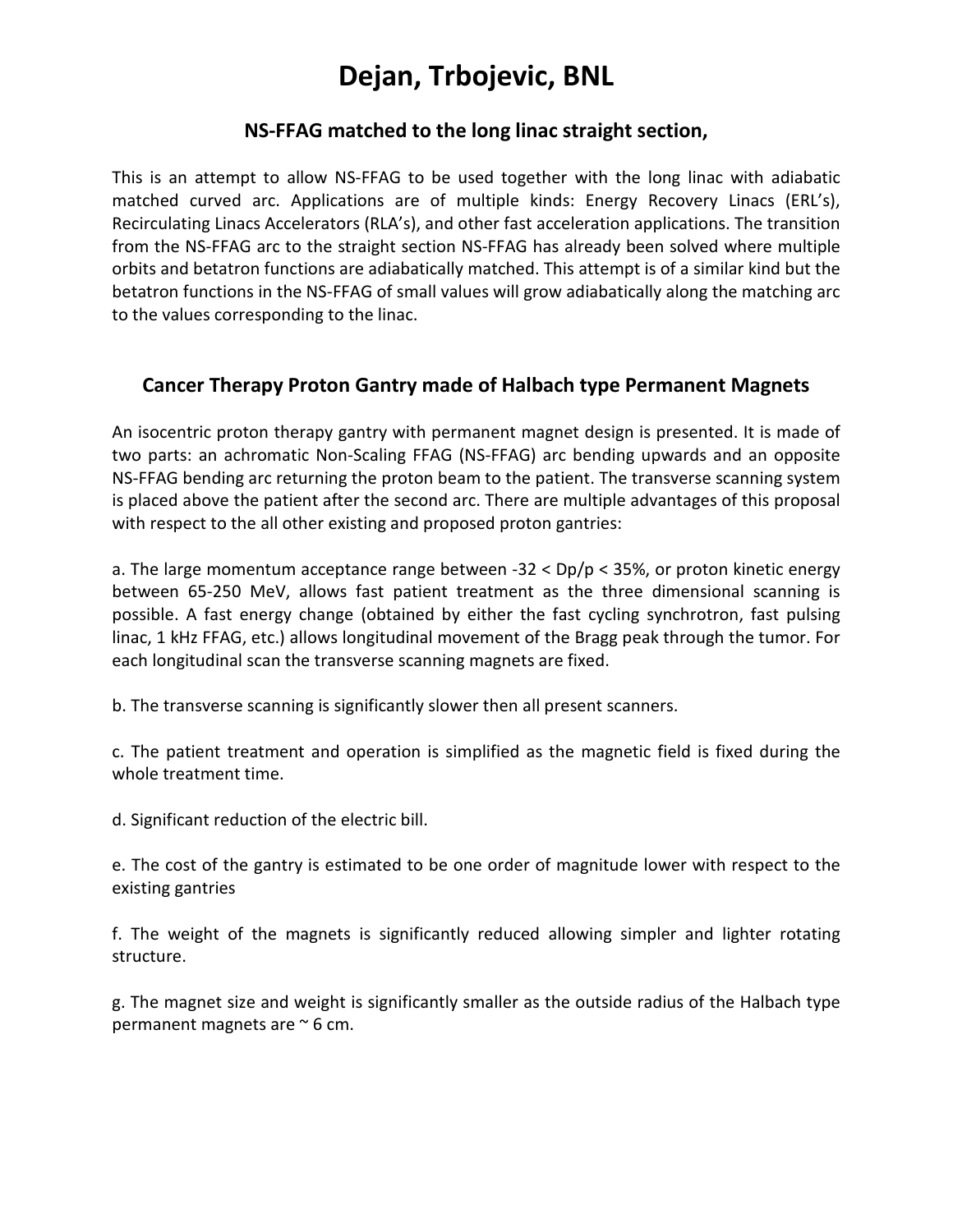## **Yujiro Yonemura, Kyushu University**

#### **Status of 150-MeV FFAG accelerator of Kyushu University, Machine Status**

The construction of a new accelerator facility has been completed at Center for Accelerator and Beam Science of Kyushu University in 2016. The facility consists of the 8-MV tandem accelerator and the 150-MeV FFAG accelerator. In this presentation, the present status of the FFAG accelerator are reported.

### **David Kelliher, ISIS-RAL-STFC**

#### **Dynamic aperture studies in scaling FFAGs**

Scaling FFAGs require a nonlinear field to ensure the bare tune for zero amplitude particles remains fixed over the momentum range. Magnet apertures can be reduced by increasing the field index k and the machine can be made more compact by introducing a spiral angle. However, both measures may result in an increase in the variation of tune with amplitude and so a reduction in dynamic aperture. Here the mechanisms behind the dependence of tune with amplitude are studied in detail. Results are applied to the case of ISIS-II - a high power proton FFAG for spallation neutrons.

#### **The study of scaling FFAGs in a multipole ion trap**

Beam dynamics have been studied in quadrupole ion traps for almost two decades. These compact devices, physically equivalent to a quadrupole channel, allow collective effects to be studied in detail. A multipole ion trap would allow controllable higher order components to be introduced, greatly extending the accelerator physics topics that can be investigated. Here it is determined how the multipole content of the field (up to octupole) in a scaling FFAG can be replicated in such a device. Topics that could be addressed in such a multipole ion trap, particularly those relevant to high power scaling FFAGs, are discussed.

## **Stephen Brooks, BNL**

#### **Test of a Linear-Field Non-Scaling FFAG Arc with a Wide Energy Range**

A linear-field non-scaling FFAG arc was installed at the original Accelerator Test Facility (ATF-1) at BNL. It has a 6-cell approximately FODO lattice and bends through a total angle of 40 degrees. It is designed for a kinetic energy range from 18 to 72MeV and has transmitted beam through most of this range already, demonstrating a ratio of 2.9x in energy. Scans of the input beam position allow study of the transfer function from the beginning to the end of the FFAG arc. This arc also uses a novel Halbach permanent magnet design similar to CBETA, so requires no power supplies to operate.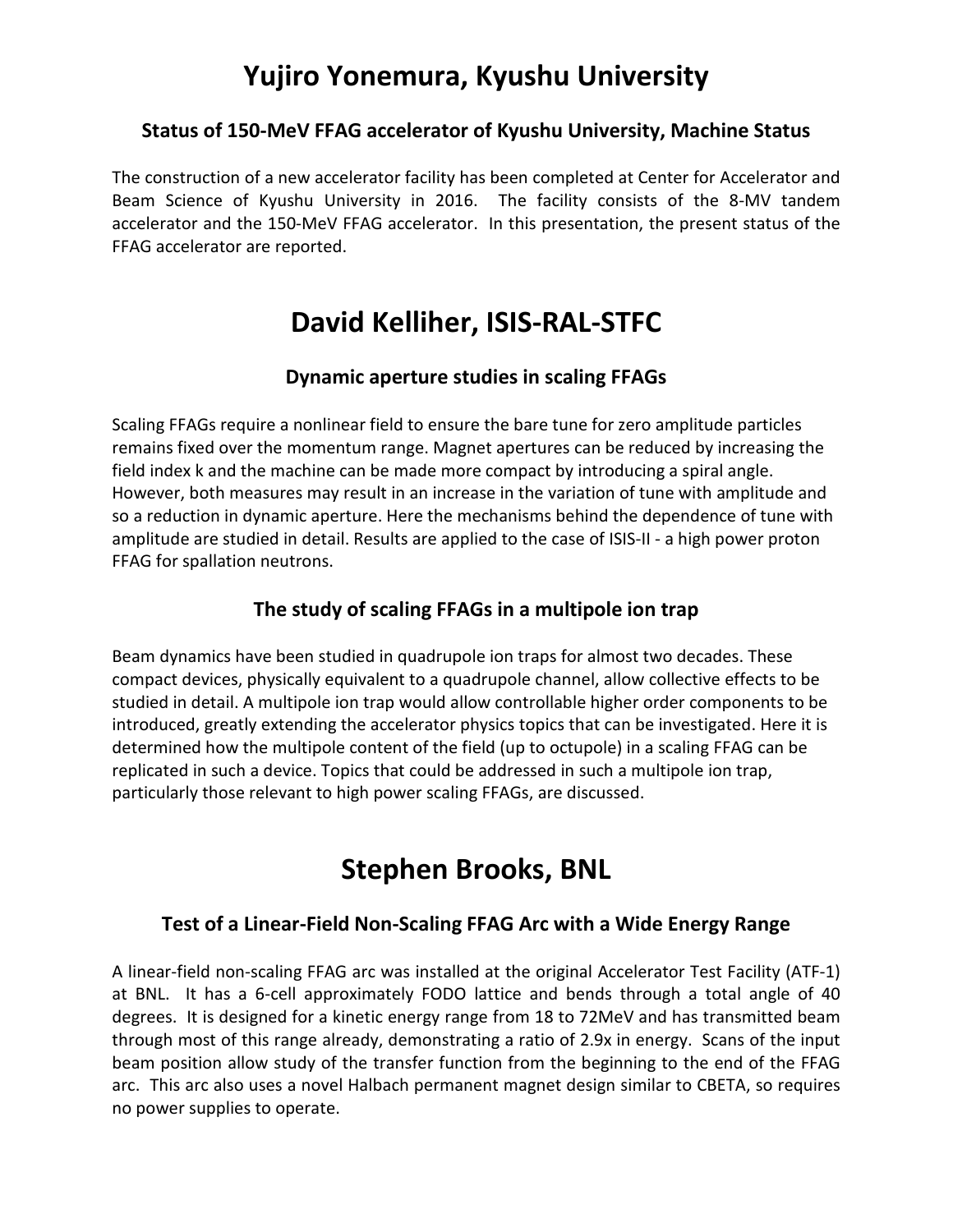# **Malek Haj Tahar, Columbia University Medical Center**

### **Novel concept of a Non-Scaling Fixed Field Alternating Gradient accelerator**

One major issue in the design of a fixed field accelerator for medical applications is to extract the beam at various energies. In order to remediate this problem, one has developed a novel concept of a racetrack fixed field alternating gradient accelerator. In this talk, one describes the design approach and reports on the outcomes of the beam dynamics studies. In particular, one shows that this concept yields a large dynamic acceptance of the beam as well as an easy correction scheme of the optics that makes it suitable for high power applications

### **Dr. Sugahara and Yasutomi Ritsuki, Kindai University**

### **1) and 2) Title: Measurement of magnetic hysteresis effects of the bending magnet for beam transport**

TOSCA is one of the de facto standard software for magnetic analysis and it has been used for accelerator magnet design until now, however, hysteresis effects is one of the biggest challenge which has not be taken into account at the designing stage.

In recent years, "play model" was proposed which can be incorporated into finite element magnetic field analysis with ease and the hysteresis effects can be qualitatively evaluated, thus, there is a possibility that design accuracy of the accelerator magnets will be significantly improved. The "play model" is based on the idea of the" direct current hysteresis", therefore, to apply the "play model" to the accelerator magnets, quantitative discussions on the coupling between the hysteresis effects, and time-dependent effects such as magnetic after effects, and eddy current effects are required.

The objective of this work is to quantitatively evaluate the influence of current excitation pattern of accelerator electromagnet and to judge applicability of direct current hysteresis model for magnetic field design of electromagnets for accelerator. We are now constructing a measurement system of the magnetic fields of the bending magnet for beam transport

By the development of this technique, it may be possible to design and control the magnetic field of the FFAG accelerators, taking hysteresis effects into account, and tunes of FFAG accelerator would be adjusted to improve the beam intensity.

In this presentation, Dr. Sugahara will talk about the theory and the background of the "play model" for about 20 minutes and Yasutomi Ritsuki (M1 student of the Graduate School of Kindai University) will report the current implementation of the measurement system and the measured data for 20 minutes.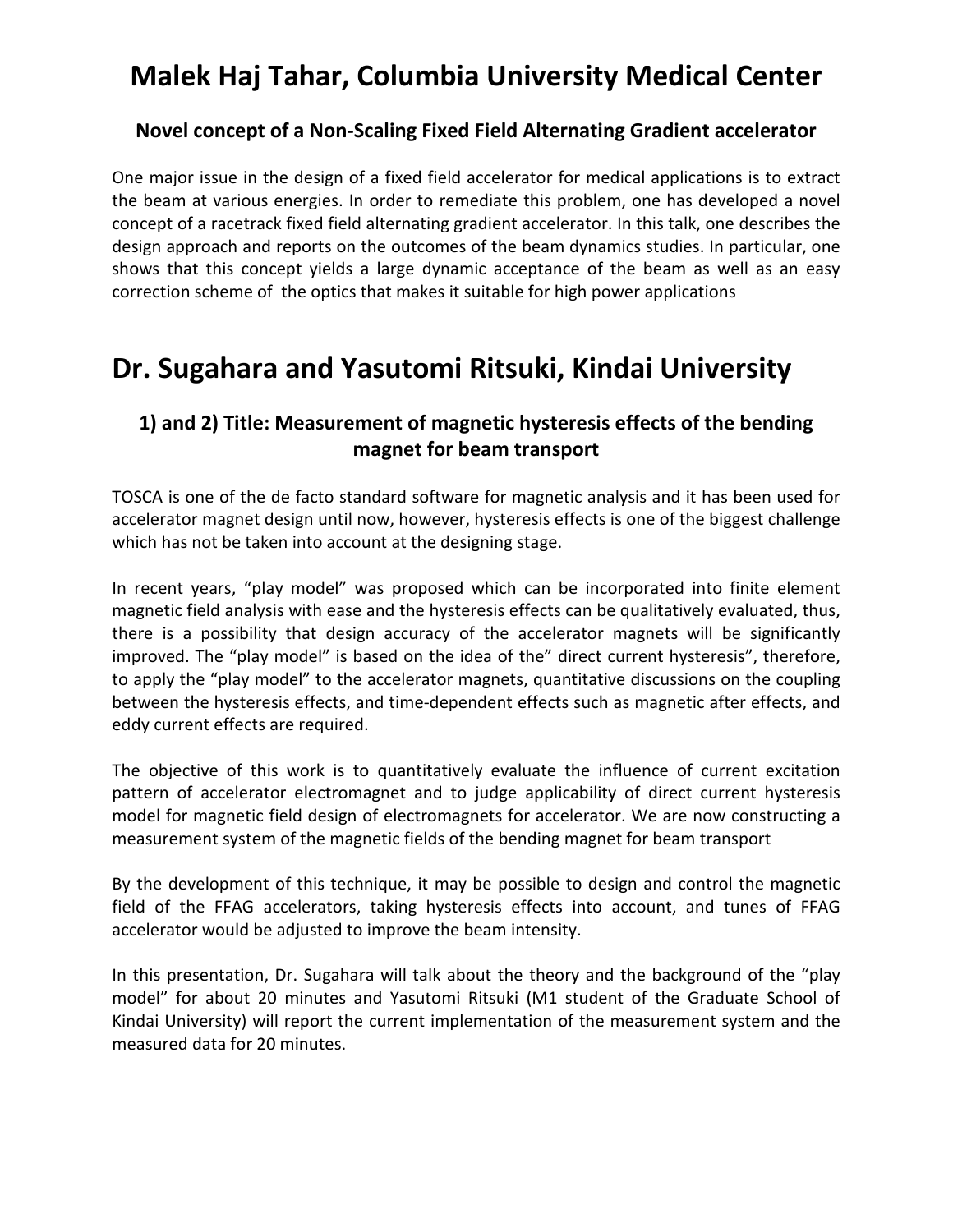### **Dr Yoshihiro Ishi, KURRI**

**"Status report of KURRI FFAG facility"**

### **Dr Carol Johnstone**

#### **Progress on Ion Therapy in the US**

Cancer is the second-largest cause of death in the U.S. With more than one million new cases currently diagnosed in the U.S. every year and decreasing death rates from cardiovascular disease and increasing life expectancy is rapidly becoming the largest health problem in the 21st century. About half of all cancer patients receive definitive radiation therapy either as their primary treatment or in combination with chemotherapy or surgery; overall approximately two-thirds of all cancer patients will receive radiation therapy at some point during their course of disease. Radiation therapy has become a very dynamic research- and technology-driven field. The majority of external radiation treatments are still performed with linacs that generate energetic electron and x-ray beams. However, in recent decades, particle beam therapy using primarily proton and carbon ion and, in the near future, helium and oxygen ion beams has rapidly evolved into a new frontier in cancer therapy concurrent with significant advances in radiation biology and immunotherapy. Treatment facilities using carbon ions are currently in operation in Germany, Italy, Austria, China, and Japan. In the US initiatives are underway and progressing towards realizing both research and clinical ion beam therapy facilities. A number of institutions including UT Southwestern, Stanford Medical Center in collaboration with the Veteran's Administration, and the North American Particle Therapy Alliance (a consortium) are actively pursuing ion therapy research and/or clinical programs. This presentation reviews the status of these programs and present innovative developments of compact technologies impacting the future of ion therapy in the U.S. and worldwide.

### **Huddersfield**

#### **HEATHER - HElium ion Accelerator for radioTHERapy**

A compact variable energy non-scaling fixed field alternating gradient (nsFFAG) accelerator is being designed for helium ion therapy. This facility will consist of 2 superconducting stages, and accelerate particles with charge to mass of 1/2. The design allows treatment with helium ions  $(He2+)$  and the ability to image with hydrogen ions  $(H + 2)$ . Currently only carbon ions are used to treat cancer, yet there is an increasing interest in the use of lighter ions for therapy as they hold advantages both physically and clinically over carbon ions. Physically the beam rigidity is approximately half for helium ions allowing for a more compact accelerator and clinically there is a reduced dose tail of low z fragments beyond the tumour site. An FFAG approach for helium therapy has never been previously considered, and having demonstrated the survival of a realistic beam, we discuss beam extraction from the first stage.